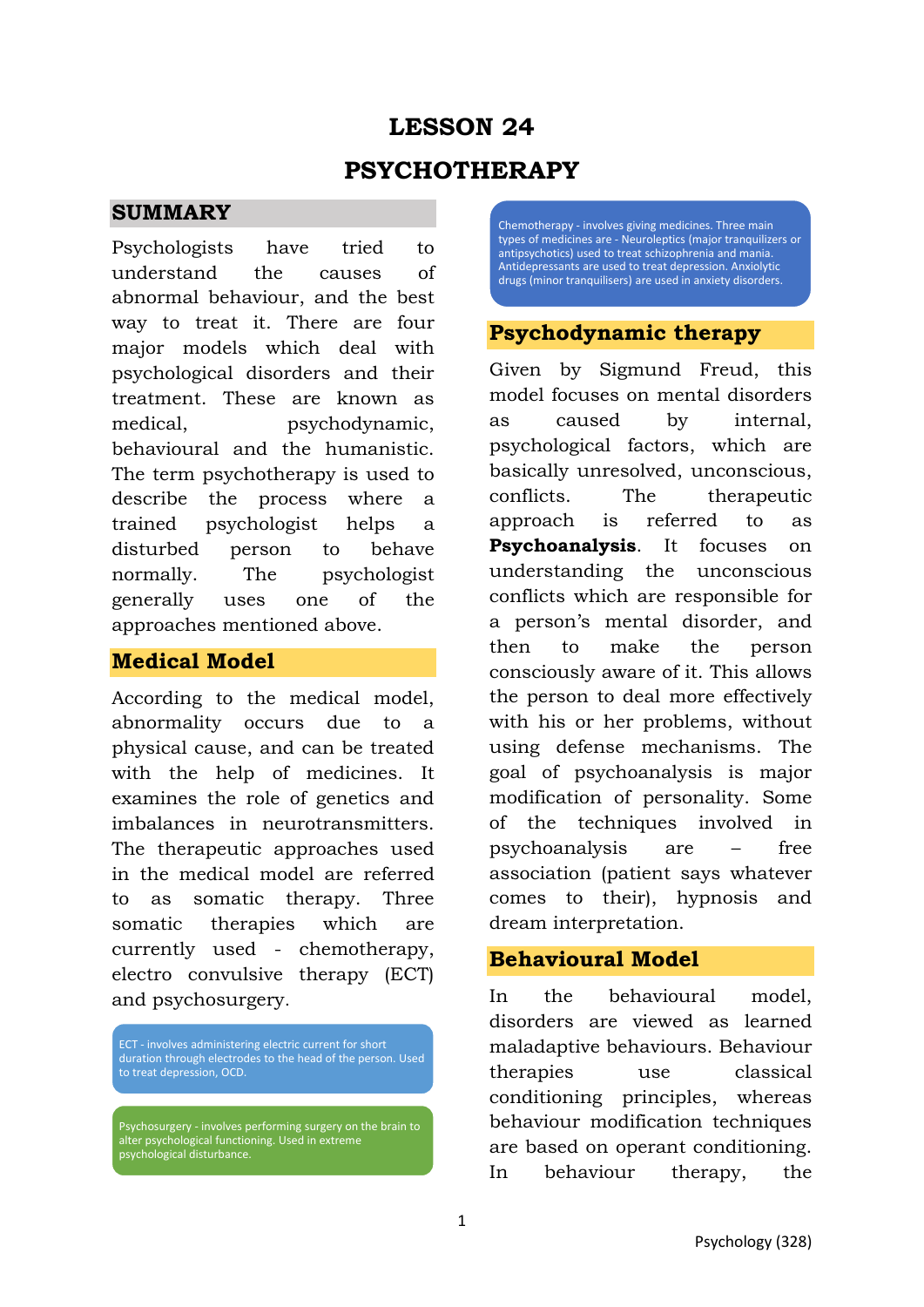assumption is that if maladaptive behaviour can be acquired through classical conditioning, they can also be unlearned by the same principles. Different techniques in this model are

#### **Implosion therapy**

•The therapist exposes the person to mental images of the feared stimulus in the safety of his room. The person is asked to imagine the most frightening form of contact with the feared object. After a number of trials, the stimulus loses its power to cause anxiety.

#### **Flooding**

•Individual is forced to face the situation causing fear or anxiety

#### **Systematic desensitization**

•The person is asked to construct a series of scenes or events which gradually lead the person to face the object/situation which causes the fear.

There are a number of therapies based on operant conditioning, but all of them consist of three basic steps as following:

I - Identification of the undesirable or maladaptive behaviours. II - Identification of the reinforcers that maintain the maladaptive behaviours.

III - Restructuring the environment in such a way that the maladaptive behaviour is no longer reinforced.

One way to eliminate behaviours which are not desirable is to remove the stimuli that maintain them. This is based on the idea that removing the stimuli will extinguish the behaviour that was earlier reinforced by it.

Another method involves use of stimuli which have a negative impact in the form of punishment for voluntary maladaptive behaviour.

Operant conditioning can also be used to increase desirable behaviours by giving positive reinforcement when the desirable behaviour is carried out.

A Social learning approach to psychotherapy has emerged. This model is a link between behaviour and cognitive model of personality. Cognitive approaches view mental disorders as caused by "irrational beliefs" or faulty thinking. This therapy involves cognitive restructuring or changing one's way of thinking.

## **Humanistic Psychotherapy**

According to the humanistic view of personality, people are fundamentally good and seek growth and work towards better ways of living.

In the humanistic view, psychological disorders are seen as occurring because the external environment blocks us from moving in the direction of personal growth. People around us put pressure by their expectations from us, they do not accept us as we are.

If everyone around us gives us unconditional positive regard there would be hardly any gap between what we are and what we desire to be. This means there would be